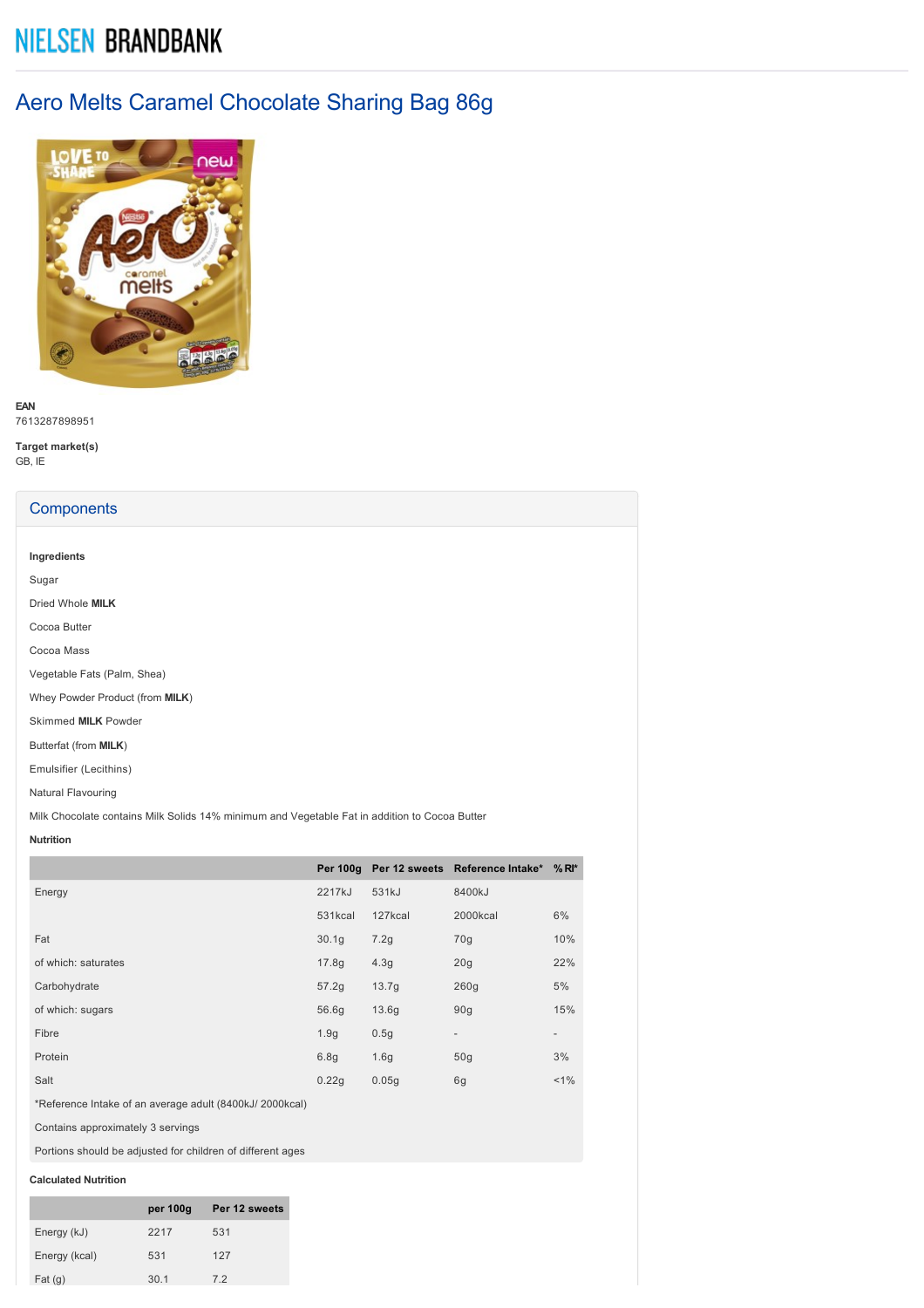| of which saturates (q) | 17.8 | 4.3  |
|------------------------|------|------|
| Carbohydrate (g)       | 57.2 | 13.7 |
| of which sugars (g)    | 56.6 | 13.6 |
| Fibre (g)              | 1.9  | 0.5  |
| Protein (q)            | 6.8  | 1.6  |
| Salt (g)               | 0.22 | 0.05 |

## **Front of Pack Nutrition**

**Per Portion** Each 12 sweets contain

| Energy  | Fat              | Saturates, | <b>Sugars</b> | <b>Salt</b> |  |
|---------|------------------|------------|---------------|-------------|--|
| 531kJ   | 7.2 <sub>q</sub> | 4.3q       | 13.6q         | 0.05a       |  |
| 127kcal |                  |            |               |             |  |
|         |                  |            |               |             |  |
|         |                  |            |               |             |  |

**6% 10% 22% 15% <1%**

of an adult's Reference Intake (RI)\* Energy per 100g: 2217kJ/531kcal

\*Reference Intake of an average adult (8400kJ/ 2000kcal)

#### **Nutrition Other Text**

Reference Intake of an average adult (8400kJ/ 2000kcal) Contains approximately 3 servings Portions should be adjusted for children of different ages

**Reference Intake Statement**

Reference Intake Statement - Reference Intake of an average adult (8400kJ/ 2000kcal)

# Product Description

**Brand**

Aero

**Manufacturer Brand**

Brand - Nestlé

### **Features**

Bitesize buttons of Aero® bubbly caramel milk chocolate Perfect for sharing moments of bubbly pleasure with friends and family Made from our iconic, effortless, melt in the mouth aerated chocolate No artificial colours, flavours or preservatives

## **Standardised Brand**

Brand - Aero

**Regulated Product Name**

Caramel flavoured smooth bubbly milk chocolate pieces.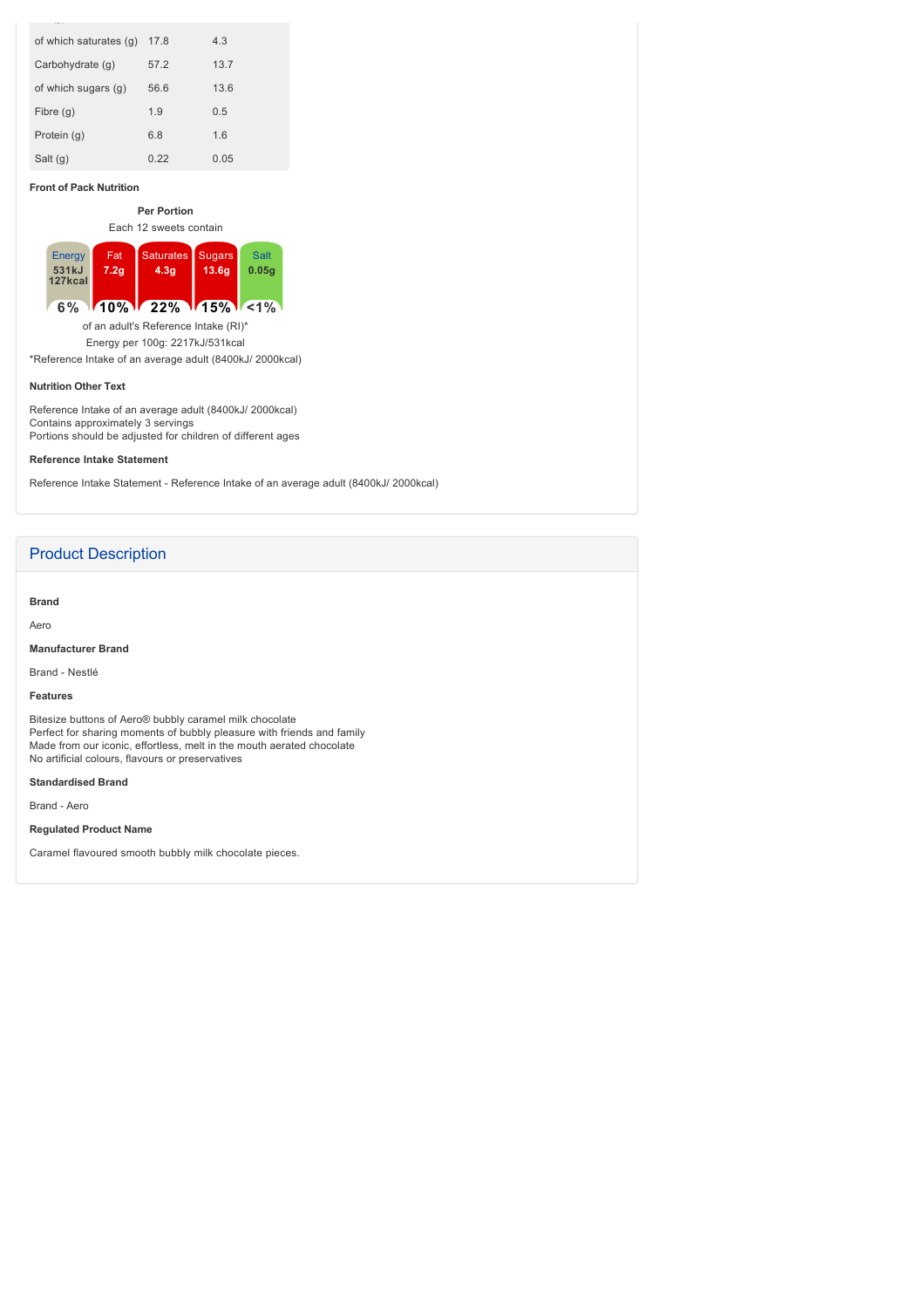# **Marketing**

## **Company Name**

Nestlé UK & Ireland

## **Company Address**

PO Box 203, York, YO91 1XY.

Nestlé Ireland 3030 Lake Drive, Citywest Business Campus, Dublin 24.

### **Third Party Logos**

- Rainforest Alliance
- Terracycle
- Tidyman

### **Product Marketing**

Share the joy of smooth, bubbly caramel milk chocolate with Aero® Caramel Melts. Every button is a bitesize piece of our famous aerated chocolate. These delightfully bubbly buttons of delicious caramel milk chocolate are perfect for sharing, whether you're watching a film with your family or catching up with friends. Feel it melt on your tongue as every single bubble is released, and revel in the pleasure of smooth chocolate.

Our muchloved chocolate is famous worldwide for its unique, bubbly texture, and has been for decades. Aero® was first launched in 1935 as a chocolate bar in peppermint flavour, followed by the milk chocolate variation in the 1970s. Since then, we've been creating even more ways to enjoy Aero®, including Aero® Bubbles and now Aero® Melts, the perfect way to spread the bubbly joy. With flavours such as caramel joining the range, there's an Aero® for everyone.

When it's time to catch up and enjoy a treat together, pick up a sharing bag of Aero® Caramel Melts.

#### **Brand Marketing**

Have you tried Aero® Sharing Bars? Each bar is the ideal size for sharing with friends and family. When it's time to share a treat, enjoy the bubbly centre and smooth milk chocolate shell of Aero®.

#### **Other Information**

Rainforest Alliance People & Nature, Cocoa, Working with the Rainforest Alliance to support cocoa farmers and their communities. Find out more at ra.org

® Reg. Trademark of Société des Produits Nestlé S.A. Nutritional Compass ®

#### **Further Description**

AERO is part of the Nestle Cocoa Plan, which works with UTZ to ensure a better future for cocoa farmers and even better chocolate for you. Find out more at www.nestlecocoaplan.com

Enjoying chocolate as part of a varied, balanced diet and a healthy lifestyle, is one of life's little pleasures.

Visit https://www.instagram.com/aerochocolateuki/ or http://www.aerochocolate.co.uk/ for more information

# Health & Lifestyle

### **Lifestyle**

• Suitable for Vegetarians

## **Allergy Advice**

Milk - Contains

## **Additives**

Artificial Colours - Free From Artificial Flavours - Free From Artificial Preservatives - Free From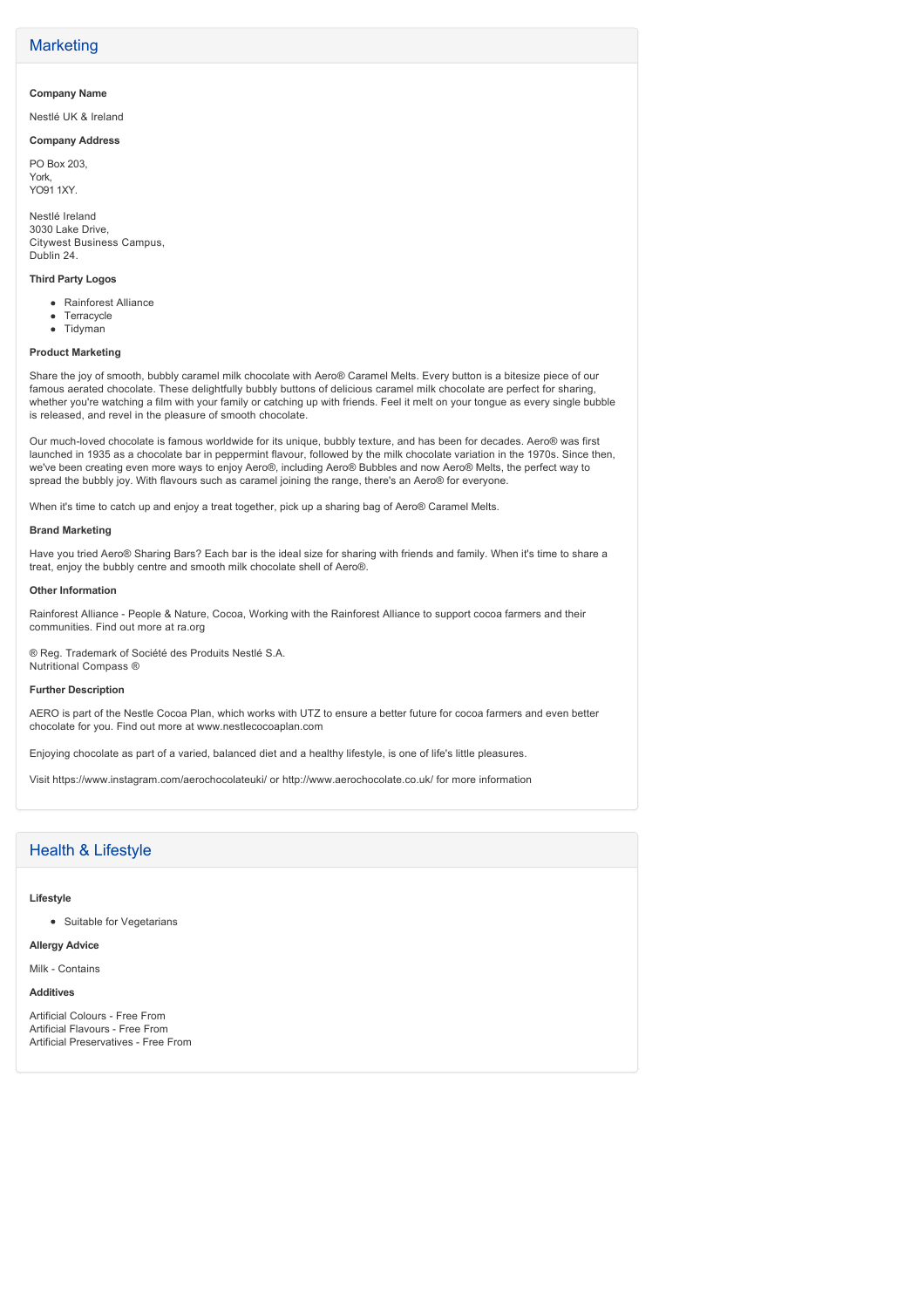# Storage & Usage

# **Storage Type**

**Type**

Ambient

# **Preparation and Usage**

Love to Share ...With Others ...With a Movie ...As a Treat

Know your Servings 12 Sweets = 1 Serving

## **Storage**

For Best Before End See Base. Store Cool and Dry.

## **Lower Age Limit**

Advisory - Years

4

# Brandbank Captured Pack Data

**Pack Size**

86g ℮

**Numeric Size**

Numeric Size - 86

**Recycling Info**

Pack - Don't Recycle

## **Pack Type**

Type - Wrap

## **Recycling Scheme**

• OPRL

# **Recycling Other Text**

TerraCycle® - Not recycled by most councils. Find out how you can still recycle at www.terracycle.com/en-GB

# **Usage Count**

Number of uses - Servings

3

# **Usage Other Text**

Contains approximately 3 servings